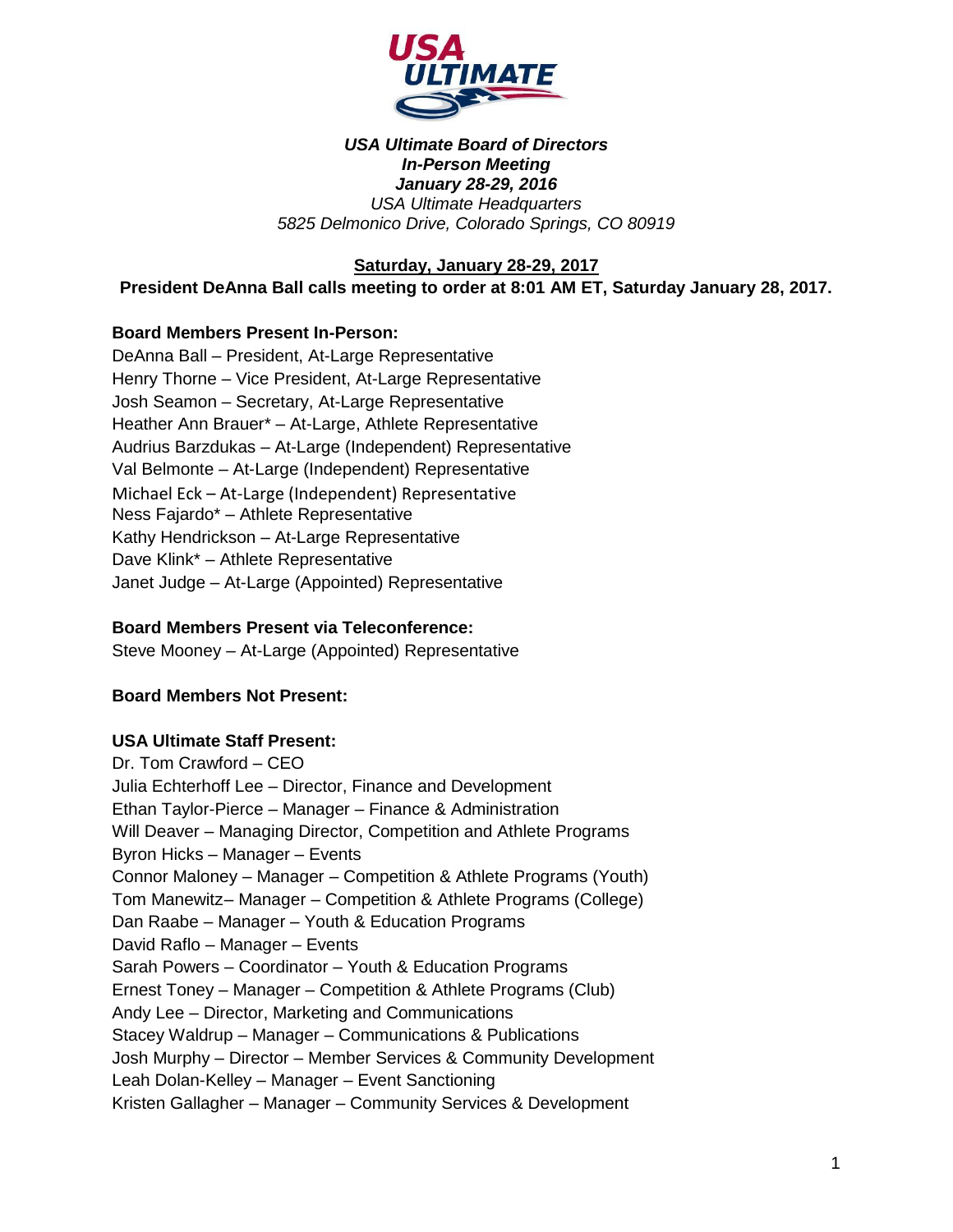

Maelyn Divinski - Manager – Digital Marketing & Communications

### **Guest:**

Kae Rader – President, Rader Consulting

Elite athletes are denoted by a \*

### **Introductions**

Presented by DeAnna Ball

- DeAnna Ball went over an outline of the meeting agenda.
- Everyone in the room introduced themselves.

### **Financial Update**

Presented by Tom Crawford

- We ended up in a strong position.
- We are well on track even after capital expenses.
- Overall, membership is up 4.5%.
- Kae Rader noted we are doing well compared to other NGBs.
- The staff was recognized by the board for their excellent budget management.

### **2016 Review**

Presented by Tom Crawford

- The board was presented with an update on the three State Based Organizations.
- Our international teams did exceptionally well this year, sweeping the WUGC.
- Our first national coaches symposium was a highlight to the year.
- The board discussed the evolution of mixed play on the international stage.
- The US Open, now combined with YCCs, will be the largest event USAU has ever run. The board and staff expressed their excitement for the event.
- All clinics, leagues, and activities are now managed through our volunteer structure.
- The board heard an update on the implementation of new safety procedures.
- The board discussed the Safe Sport program.
- The Long Term Athlete Development Model was completed for the youth division.
- The board heard an update on our marketing partners.
- The board discussed the development of our affiliate and SBO structures.

### **Update to Operating Reserves Policy**

Presented by Mike Eck

- USA Ultimate Operating Reserve Policy. [Appendix A]
- The board discussed the reasoning behind the updated policy as proposed and how it will ease current operations.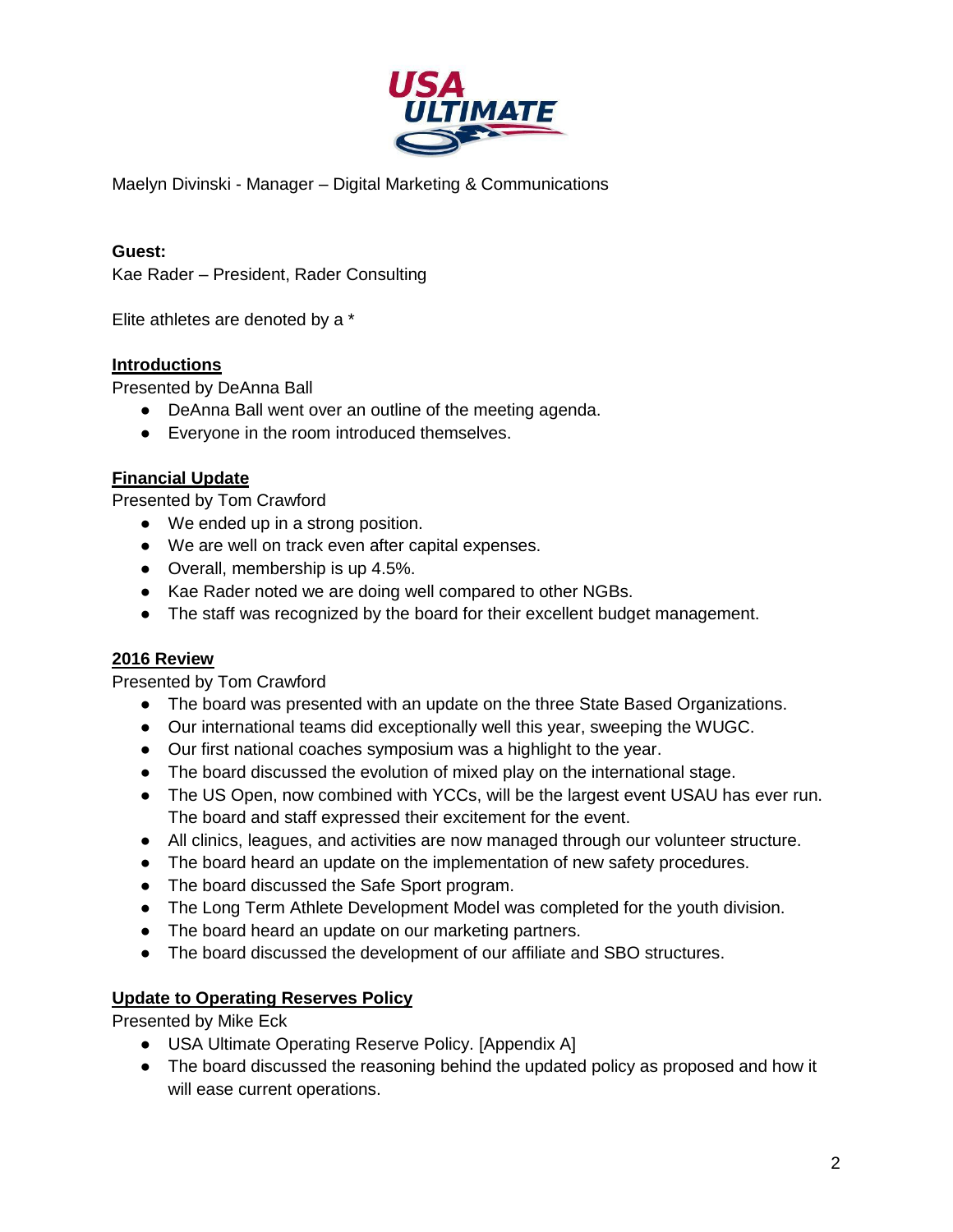

• Josh Seamon moves to accept the proposal as submitted. The motion is seconded by Henry Thorne and passes 12-0-0.

## **Strategic Surplus Proposal**

Presented by the Investment Committee

- Strategic Surplus Proposal [Appendix B]
- The board commented on the prudent nature of the proposal and how it will give the organization an additional level of nimble operation.
- DeAnna Ball motions to amend the proposal. Ness Fajardo seconds the motion and it passes 12-0-0.
	- "All projects, except for the first four approved requests, each less than \$20,000 in any fiscal year, must be reviewed and approved by the Investment Committee before being submitted to the full Board of Directors for approval. A majority vote of the USA Ultimate Board of Directors is required to use funds from the "Strategic Surplus". Otherwise, approval by the Investment Committee is deemed sufficient. The full board will be notified within a week of approval of all projects approved by the Investment Committee."
- Josh Seamon moves to approve the proposal as amended. Ness Fajardo seconds the motion and it passes 12-0-0.

## **World Flying Disc Federation presentation**

Presented by Rob Rauch

- The board was updated on the current landscape of international Ultimate and the expanding structure of WFDF.
- Rob Rauch spoke about WFDF's involvement in the Olympic movement.
- The board and WFDF discussed mutual objectives.

## **Introduction to Strategic Planning Activities**

Presented by Kae Rader

- Kae Rader outlined the plan for the day.
- The board discussed various input vectors and plans for how the strategic plan will be developed.
- The board discussed the upcoming town halls.

## **State of USAU in the world of sports**

Presented by Tom Crawford

- We are now a part of a large structure with the IOC at the top.
- We need to build structures that scale.
- Development will look different from state to state.
- We need to build a community of communities.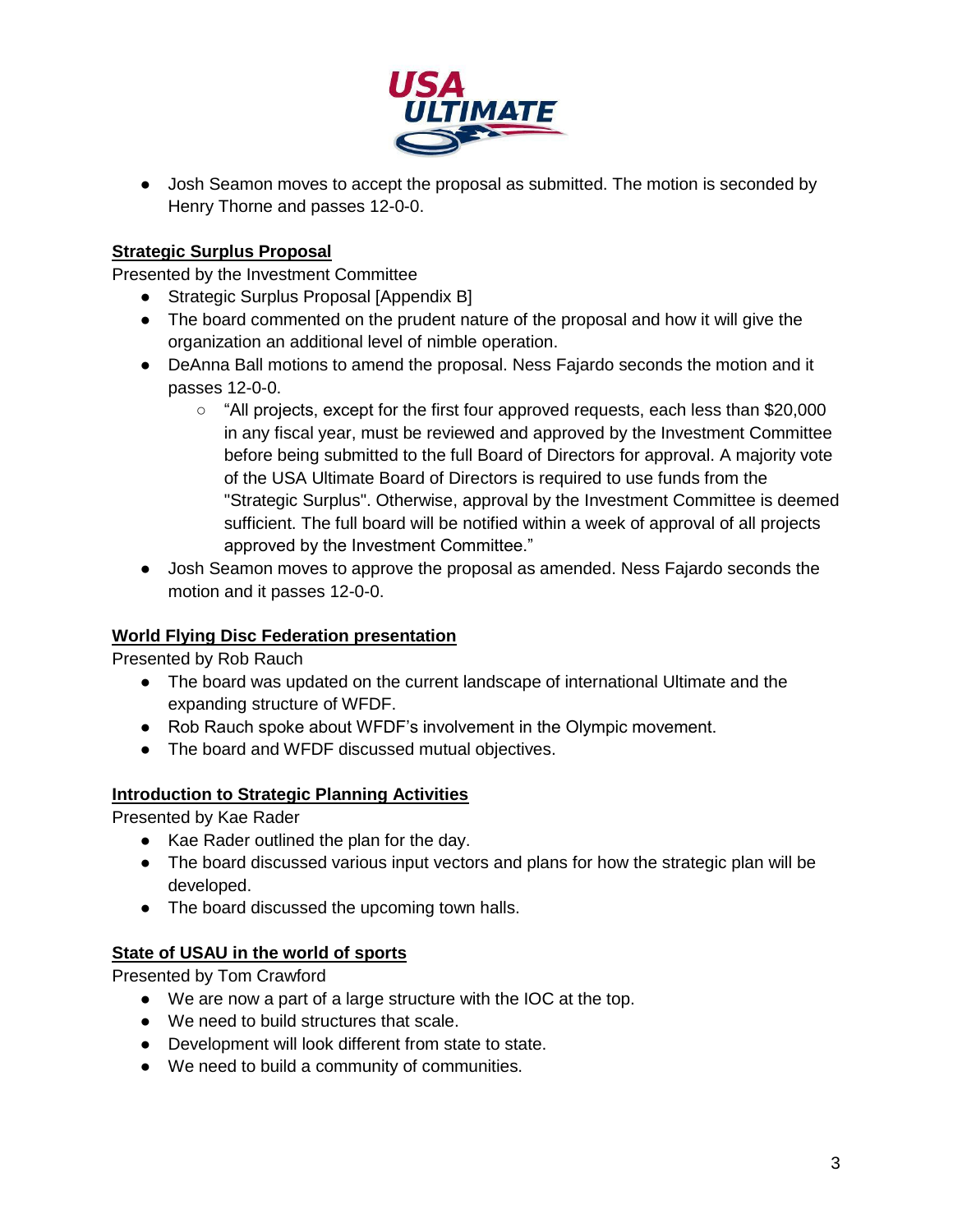

## **Stakeholder research snapshot**

Presented by Kae Rader

- Kae Rader recapped a summary of her survey data.
- Experiences impact attitudes, which drive behavior.
- Kae Rader' biggest takeaway was that the results were higher (more positive) than expected.
- USAU scores well in comparison to the general NGB landscape.
- The board and staff went through a SWOT analysis followed by priority setting exercise.

## **Sunday, January 29, 2017**

**President DeAnna Ball calls meeting to order at 8:02 AM ET, Sunday January, 2017.** 

## **Executive Session**

Presented by DeAnna Ball

- Henry Thorne moves to elect DeAnna as President. Josh Seamon second the motion and it passes 11-0-1.
- Henry moves to elect himself as Vice President. Val Belmonte seconds the motion and it passes 11-0-1.
- Henry Thorne moves to elect Josh Seamon as Secretary. Janet Judge seconds the motion and is passes 11-0-1.
- Val Belmonte moves to elect Michael Eck as Treasurer. Kathy Hendrickson seconds the motion and it passes 11-0-1.

## **Committees & Working Groups**

Presented by DeAnna Ball

● The Board worked through all committee, task force, and working group assignments.

## **Equity & Diversity Update**

Presented by Tom Crawford

- Tom Crawford outlined updates and progress made during 2016 as well as plans moving forward.
- The board discussed highlights as well as ongoing challenges.

## **Judicial Committee Proposal**

Presented by Kathy Hendrickson

- Conduct Policy Proposal [Appendix C]
- The board heard the reasoning behind the updates.
- Henry moves to approve the proposal as written. Josh Seamon seconds the motion and it passes 11-0-1.

## **Any other business**

Presented by DeAnna Ball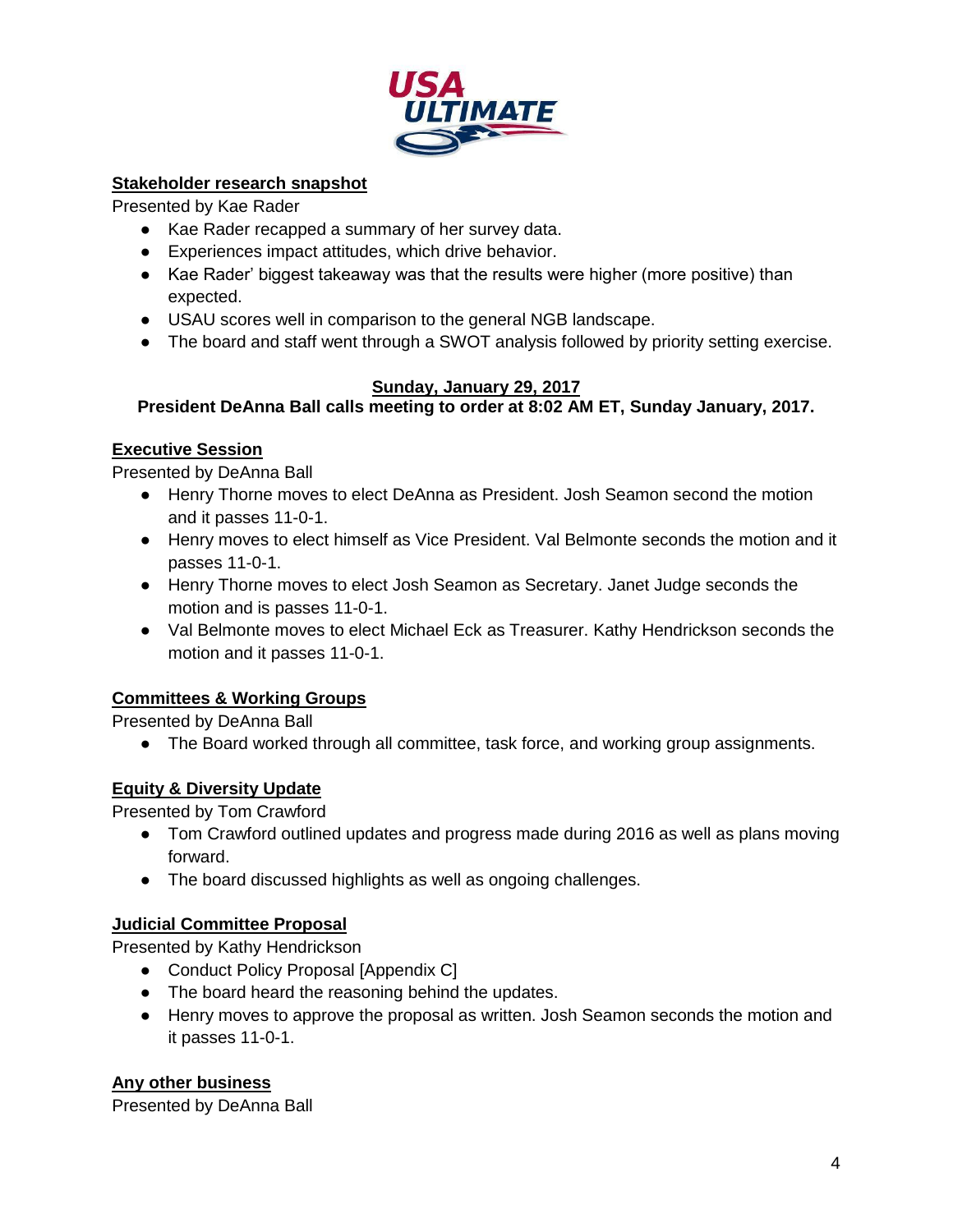

● The board heard updates on board operations logistics.

**DeAnna Ball adjourns the meeting at 10:06 AM ET, Sunday January 29, 2017.**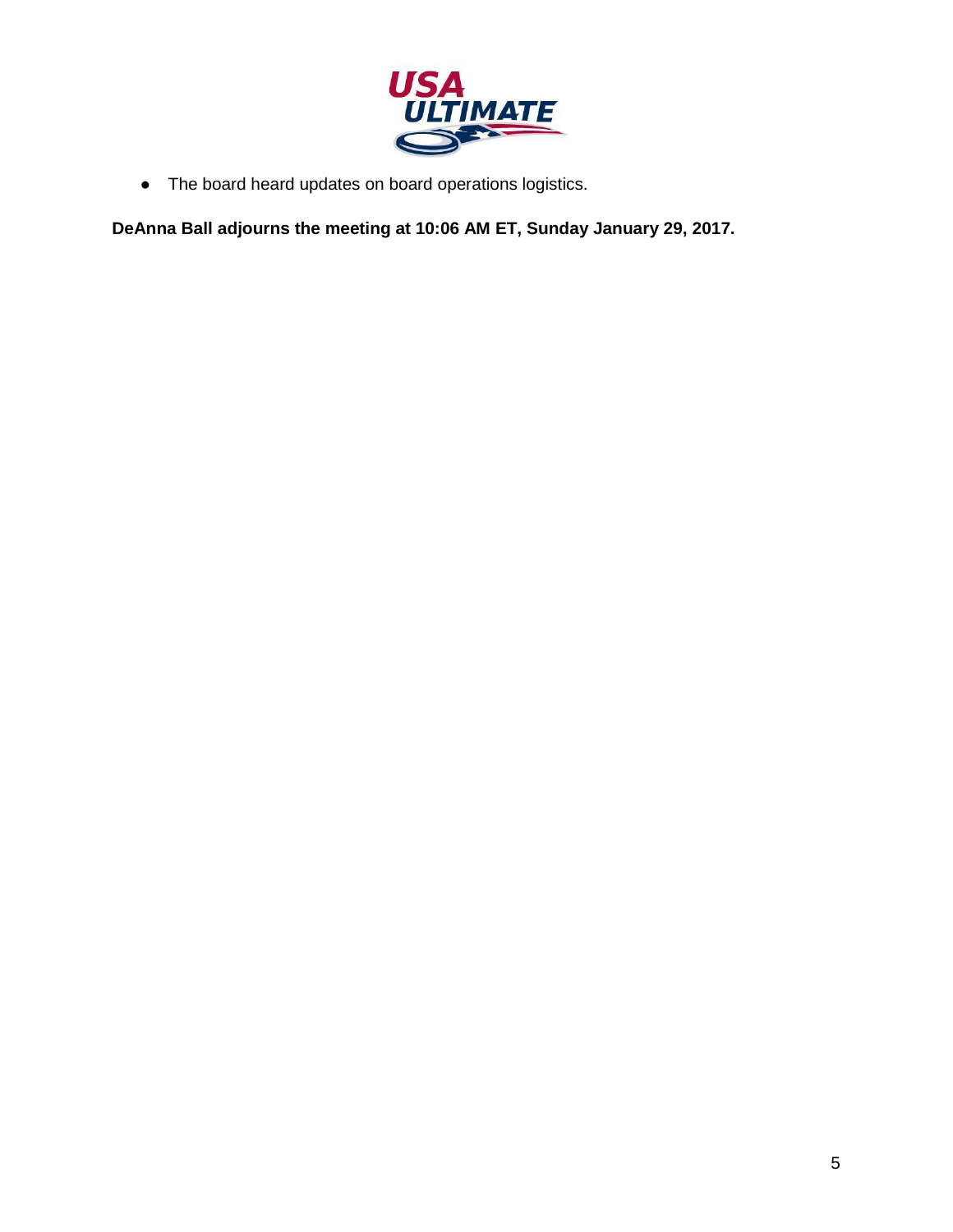

### **Appendix A: USA Ultimate Operating Reserve Policy**

USA Ultimate uses its Operating Reserve Policy to ensure available funds to support ongoing operations in the event of select, realistic-but-pessimistic downside events that threaten the organization's revenue. An analysis of such potential events (carried out in 2011) identified several events that Operating Reserves might be used for.

The most significant of these threats would require approximately \$750,000 in 'non-offset' (i.e., not offset by commensurate revenues) evenly distributed over a three year period. This was the amount that was set aside by USA Ultimate during calendar year 2012 as "Operating Reserves." The amount of the Operating Reserves in years after 2012 shall be maintained at no less than 30% of the current years budgeted expenses (excluding occasions in which the Board has authorized spending from the Reserves and thus the balance falls below 30%).

The 30% reserve amount is higher than many other non-profits, but appropriate because USA Ultimate revenue is highly concentrated on membership revenue. A more diversified revenue base may lower this rate in the future. Analysis should be performed every few years to determine what percentage is appropriate.

Investment of the funds shall be overseen by the Investment Committee in a manner consistent with the organization's Investment Policy. The Operating Reserve funds may be managed in concert with other organizational reserves, but care should be taken to ensure that funds in the amount of (or greater than) the Operating Reserves level are available on short notice.

Investments made using Operating Reserve funds must have minimal downside risk but can be invested in up to three year-long products so long as maturity dates allow for fund availability evenly throughout any three year period, and the funds would not be locked up, but available in full in the middle of the three year period with only a loss of any accumulated interest in such a case of early investment termination. Interest or dividends from investment of the Operating Reserve amount should accrue into the fund.

A portion of the Operating Reserve funds not greater than 30% may be invested in a welldiversified, professionally-managed and equity-oriented investment fund or endowment, comparable to the asset class represented by the USOC Endowment. This asset class would expose this portion of the operating reserve to a higher market risk, a longer term time horizon and the expectation of generally higher returns over a multiple year investment period. Short term fluctuations and decreases in value are at times reflective of this asset class.

A majority vote of the full USA Ultimate Board of Directors is required to use funds from the "Operating Reserves". Such funds may only be used for investments that defend against or mitigate a known threat to the organization's current or future ability to maintain financial health.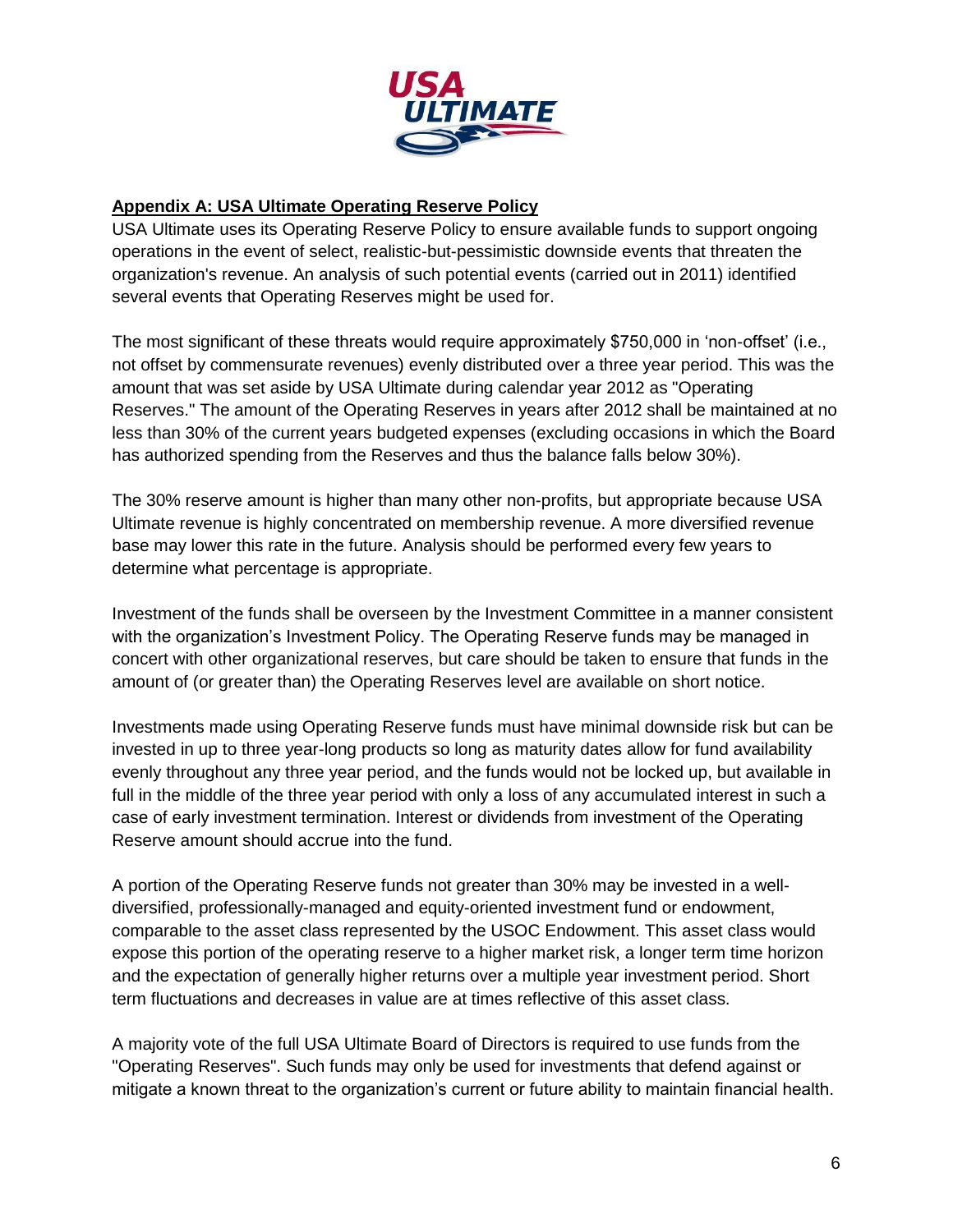

The level of reserves may fall below 30% of the current years budgeted expenses if such a vote is passed, but in no case may the reserves remain below 30% of the current years budgeted expenses for more than 5 years following such a vote.

## **Appendix B: Strategic Surplus Proposal**

### Background

The organization currently has cash assets that can be divided into three groups:

- 1. Monies required to run the business (for operating and capital budget needs),
- 2. Monies set aside in the occurrence of a select, realistic-but-pessimistic downside event or
- events that threaten the organization's revenue (the operating reserve), and
- 3. The remainder of the money (referred to here as the "Strategic Investment Fund")

On the Investment Committee call on July 13, 2016, upon discussion of whether to increase the amount of operating reserve, an idea came up instead to create a pool of money available to be used for thoughtful, prudent and strategically significant growth opportunities. Since the money would only be used for strategic development opportunities that arise during the year outside of the operating budget, the pool of money would be called "Strategic Surplus".

One goal of this fund is to allow the organization to be nimble outside of their annual operating budget, which is set before the year begins. Another goal is to make investment opportunities in the sport.

The overall amount for the Strategic Surplus for the calendar year would be equal to 25% of the excess money left after taking the cash balance at January 1 of the current year and removing annual budget needs (from both operating and capital budgets) and operating reserves. For 2016, this would look like:

\$2,076,256 = cash on hand at  $1/1/2016$ (0) = amount needed from cash for 2016 operating and capital budgets (surplus budget)  $(1,197,925)$  = 2016 operating reserve (30% of budgeted expenses) \$878,331 25% X  $\frac{219,583}{219,583}$  = amount eligible for growth opportunities in 2016

Individual projects could be approved up to the balance remaining in the strategic surplus for the year. The strategic surplus amount resets at the beginning of the new calendar year.

In order for a project to be approved for funds from the Strategic Surplus, a financial model must be submitted showing a clear return on investment over a finite period of time. It must also be a strategic investment with a direct connection to the current USA Ultimate strategic plan as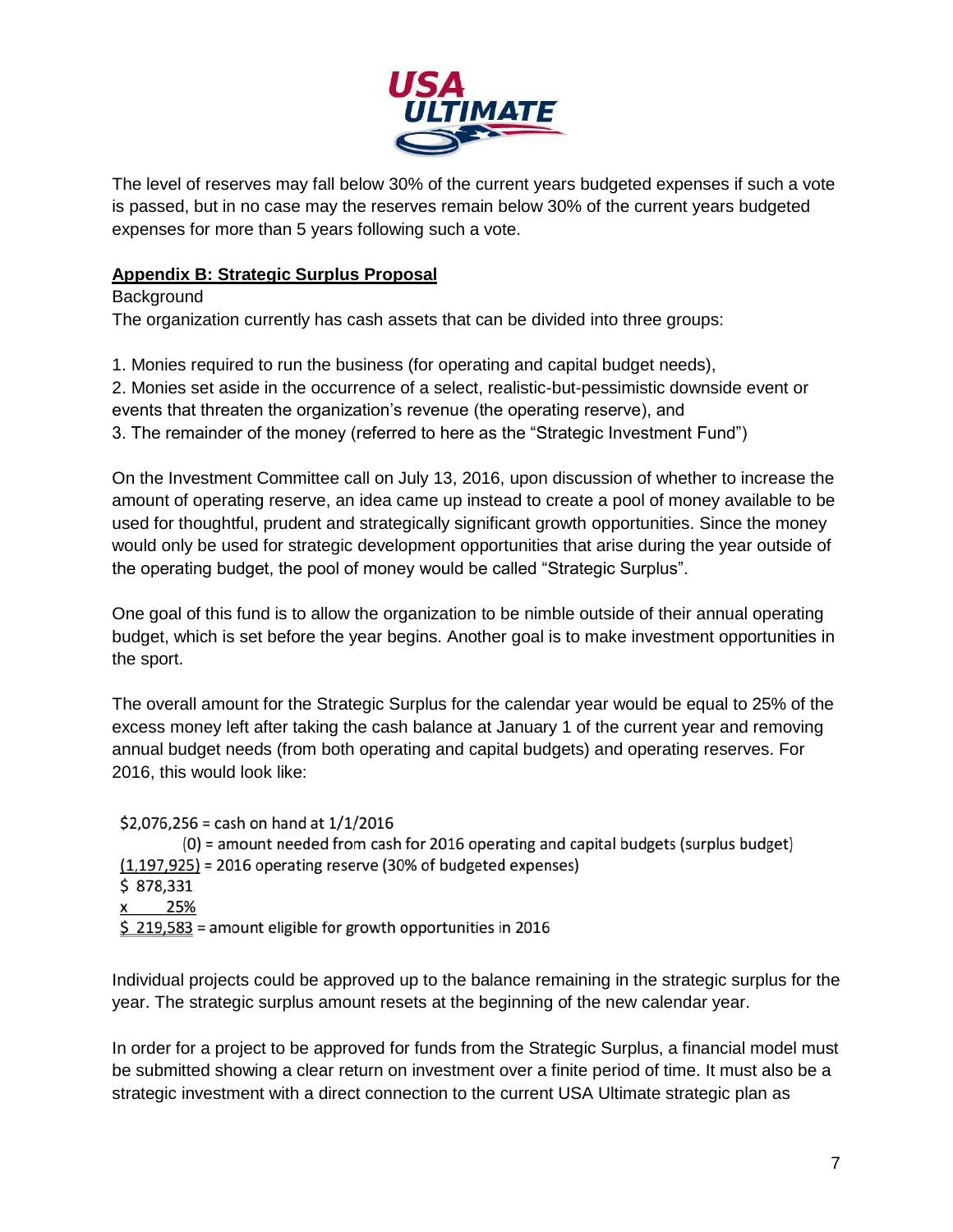

written.

The Finance Committee is empowered to review and approve the use of these funds for projects requesting less than \$20,000 as opportunities arise. Projects requesting \$20,000 or more must be reviewed by the Finance Committee and then submitted to the entire board with majority vote required for approval.

### **Recommendation**

The USA Ultimate Investment Committee recommends that the board approve the creation of a "Strategic Surplus" that is available for thoughtful, prudent and strategically significant investment opportunities as they arise. The "Strategic Surplus" for the full calendar year is limited to 25% of the "Strategic Investment Fund", which is equal to the excess money left after taking the cash balance at the beginning of the year and removing the annual budget needs (operating and capital budgets) and the operating reserves. Individual projects can be approved up to this amount but the total from all projects is not to exceed the total "Strategic Surplus" for the calendar year.

The proposed project must be accompanied by a financial model showing a clear return on investment over a finite period of time. The project must also be a strategic investment with a clear tie to the current USA Ultimate strategic plan in place.

Projects requesting \$20,000 or more must be reviewed and approved by the Finance Committee before being submitted to the full Board of Directors for approval. A majority vote of the USA Ultimate Board of Directors is required to use funds from the "Strategic Surplus". Otherwise, approval by the Finance Committee is deemed sufficient.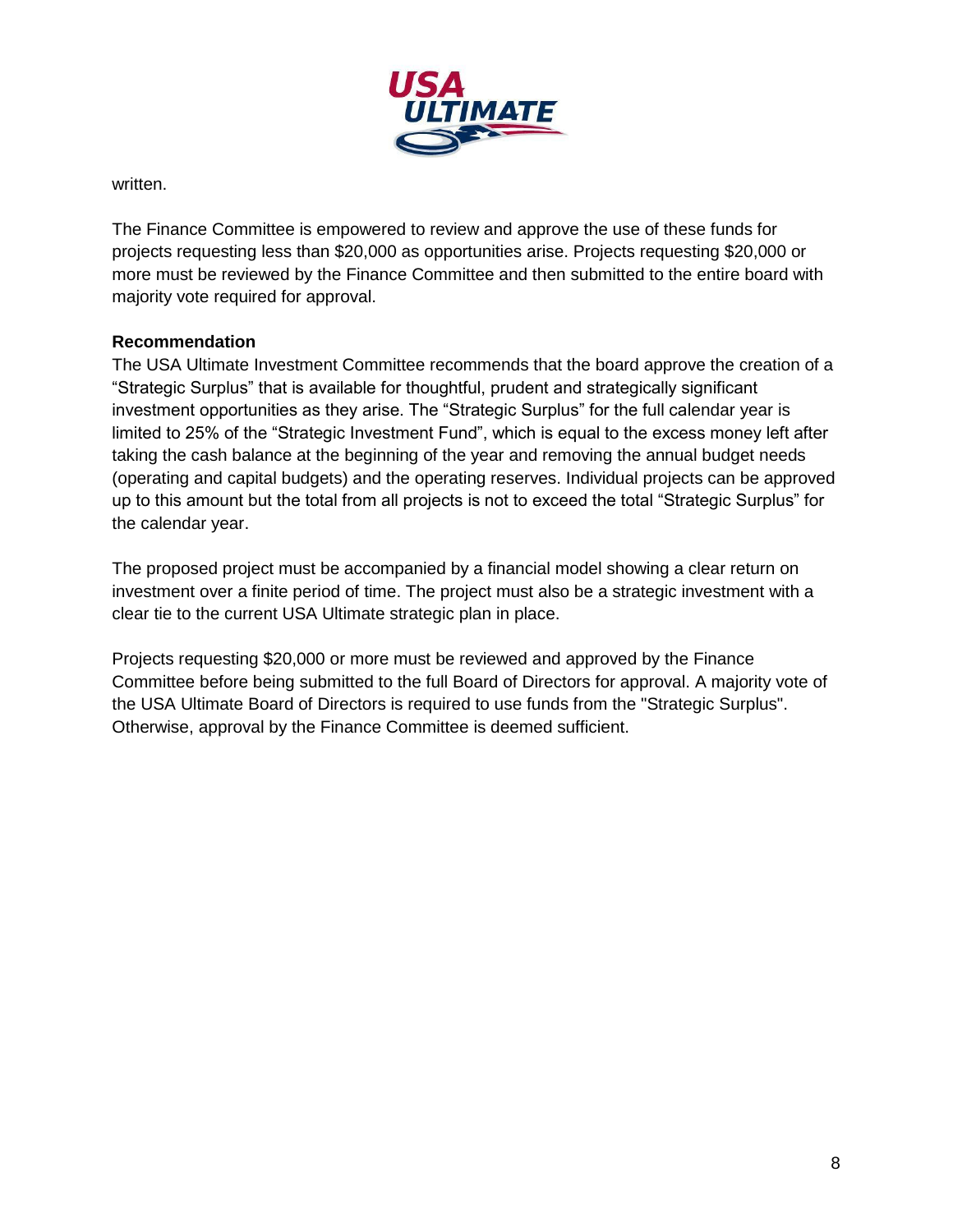

# **Appendix C: Conduct Policy Proposal USA ULTIMATE CONDUCT POLICY**

Last revised January 29, 2017

### **I. INTRODUCTION**

This Conduct Policy ("Policy") defines a code of conduct for members of the USA Ultimate community, details the bodies that manage matters related to conduct, and describes the procedures for addressing conduct violations and sanctions relating to conduct violations. The primary means for dealing with disputes is direct discussion between the persons or teams involved. USA Ultimate applauds the maturity its members regularly exhibit in resolving their own disputes and correcting their own misdeeds, and celebrates the general irrelevance of this very Policy. However, in the rare circumstance where formal redress is needed, this Policy takes effect.

Beyond its own rules, USA Ultimate expects all players to abide by the laws, regulations and statutes of the jurisdiction in which they participate, whether at USA Ultimate-sanctioned events or not. USA Ultimate, its officers, directors, agents, affiliates and members will cooperate fully with the relevant authorities to ensure compliance with such laws, regulations and statutes.

Though much of this document deals with inappropriate conduct, it is crucial to note that good conduct is appreciated and commended by USA Ultimate through its several awards recognizing individuals and teams which uphold and demonstrate the Spirit of the Game, through Spirit of the Game projects funded by the USA Ultimate Foundation, and by continually reinforcing the notion of sportsmanship and respect. In addition, teammates and opponents alike express their appreciation of fair and respectful play. Finally, good conduct is its own reward!

### **II. DEFINITIONS**

A. "Acting Disciplinary Authority" means any tournament director, Tournament Rules Group ("TRG"), certified Observer, Sectional or Regional Coordinator, State Youth Coordinator, Regional Youth Director, National Director, member of the USA Ultimate Administration performing his/her duties in some specific capacity, officer or agent of USA Ultimate, or some other USA Ultimate-appointed individual or group charged with decision-making regarding conduct pertaining to a specific USA Ultimate event or program in progress.

B. "Administration" or "Staff Member" refers to the staff of USA Ultimate.

C. "Board of Directors" or "Board" shall mean the full Board of Directors of USA Ultimate.

D. "Judicial Committee" means a committee comprised of members of the Board of Directors, or a hearing panel appointed by the committee, in accordance with the Bylaws of USA Ultimate. The Judicial Committee will oversee matters of right to play, administrative grievances, discipline, and conduct pursuant to the terms of this Policy and the Bylaws of USA Ultimate.

E. "Conduct within USA Ultimate" shall have the meaning set forth below in [Section III.B](http://www.usaultimate.org/about/usaultimate/governance/conduct.aspx#IIIB) which includes, but is not limited to, a player's or a team's actions, statements, written words, and documents in dealing with an Acting Disciplinary Authority, officers, volunteers and staff of USA Ultimate.

F. "Conduct within the Ultimate Community" shall have the meaning set forth below in [Section III.C.](http://www.usaultimate.org/about/usaultimate/governance/conduct.aspx#IIIC)

G. "On-Field Conduct" refers to the actions of players and teams during the course of a tournament or other USA Ultimate event and is not limited to actions during a game.

H. "Player" and "member" both refer to any member of USA Ultimate, except where otherwise noted.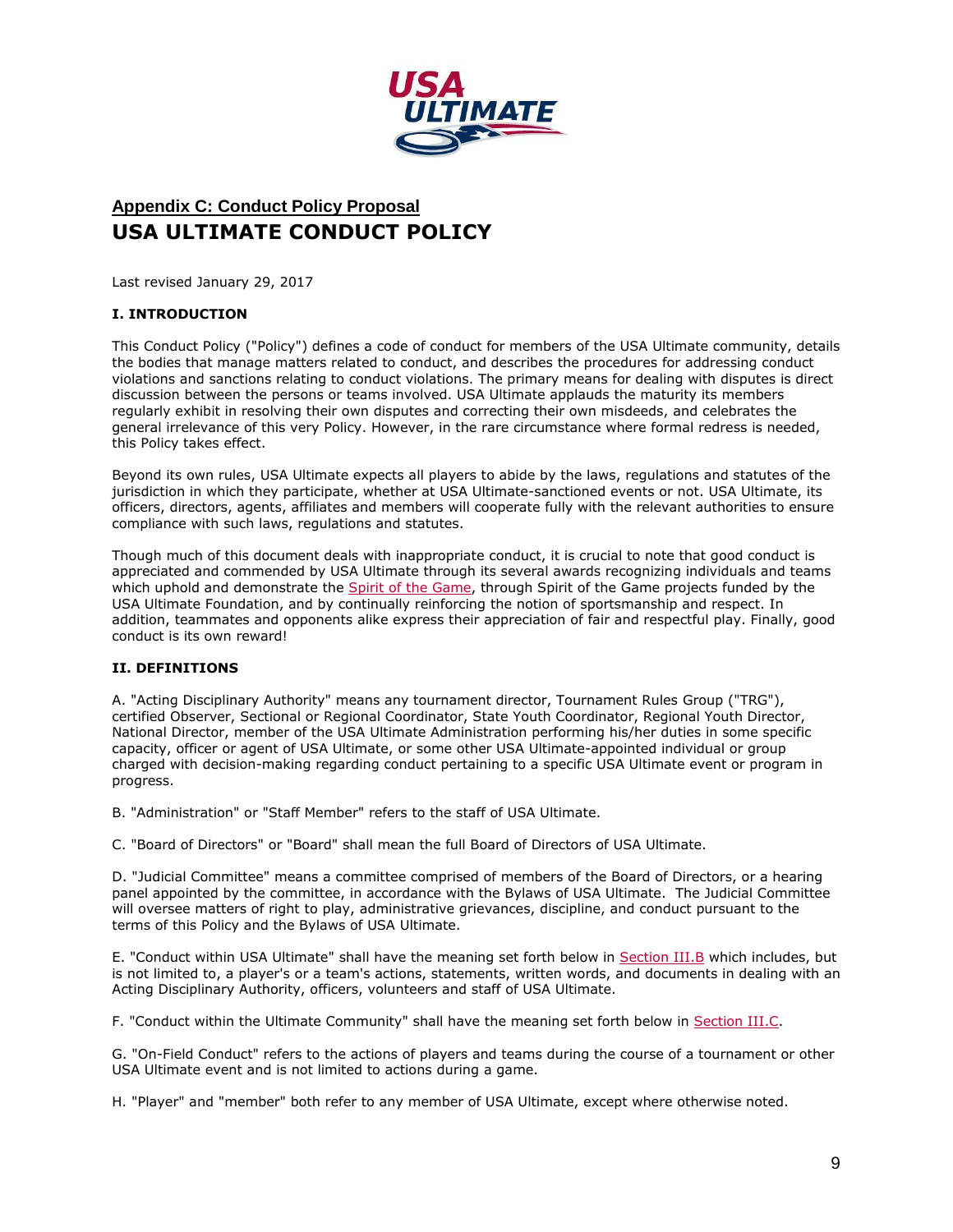

### **III. CODE OF CONDUCT**

USA Ultimate members are expected to behave in a manner consistent with the mission of the organization while (a) on the playing field, (b) interacting with the administration and officers of USA Ultimate, and (c) dealing with the greater ultimate community. The same expectations exist for teams and other groupings of members.

#### A. On-Field Conduct

Players and teams are expected to treat one another with respect, to conduct themselves in a safe and orderly manner, and, while playing, to adhere to the rules of ultimate as well as to any tournament and site regulations, including the USA Ultimate Policy on doping. On-field violations may therefore include (with the clause being violated appearing in parentheses), but are not limited to, abusive heckling (respect), spiking the disc on another player (respect, safety), dangerous play (safety), spitting at another player (respect), cheating (rules), deliberate fouling (rules), reckless behavior at a tournament party (order, safety), drinking on the sidelines when prohibited (site regulations), taunting (respect), and violence against another player (respect, order, safety).

Repeated, excessive or deliberate inappropriate conduct constitutes a violation of this conduct Policy. An individual instance of inappropriate conduct may also warrant sanctioning by the Judicial Committee if the action is sufficiently severe. Such a sanction may be in addition to any penalties imposed by an Acting Disciplinary Authority, such as a TRG or Head Observer. Acting Disciplinary Authorities and the Judicial Committee operate independently.

#### B. Conduct within USA Ultimate

Players and teams are expected to be truthful and respectful in their dealings with the Administration and Staff Members of USA Ultimate, in addition to complying with USA Ultimate rules and deadlines.

Violations of conduct occur upon the breach of these expectations. Violations of conduct within USA Ultimate may therefore include, but are not limited to, filing a fraudulent roster; hacking the USA Ultimate Website; supplying fraudulent membership data to USA Ultimate; hosting a USA Ultimate-sanctioned tournament but excluding a team from competition based on a personal grievance with the captain; theft of privileged information from USA Ultimate or its directors, officers or administrators; obstructing an agent of USA Ultimate from performing his/her duty; and libel against a director, organizer or administrator regarding USA Ultimate-related activity. For example, a player who groundlessly accuses a Board member of embezzlement while being interviewed live on television may violate this Code of Conduct on the grounds of slander, even if that player later recants while off camera.

Tournament directors, members of the Administration of USA Ultimate, and other such USA Ultimateappointed individuals or groups may serve as Acting Disciplinary authorities regarding violations of conduct within USA Ultimate, provided the conduct pertains to an event or process reasonably under their jurisdiction. For example, Sectional and Regional Coordinators are Acting Disciplinary Authorities for conduct within USA Ultimate regarding the appropriate championship series in their sections and regions, respectively. A Regional Coordinator who finds that a team has filed a fraudulent roster may exclude that team from competition. As another example, the director of membership in the Administration has the authority to deny membership to an applicant who submits a fraudulent membership form.

#### C. Conduct within the Ultimate Community

Players are expected to act consistently with the mission of USA Ultimate to advance the sport of ultimate. Actions inimical to the mission are violations of conduct. Such violations may include, but are not limited to, libel against ultimate players or organizers in the printed media, obscene acts on televised media featuring ultimate, and vandalism or other destructive behavior toward an ultimate facility.

#### D. Other Regulatory Codes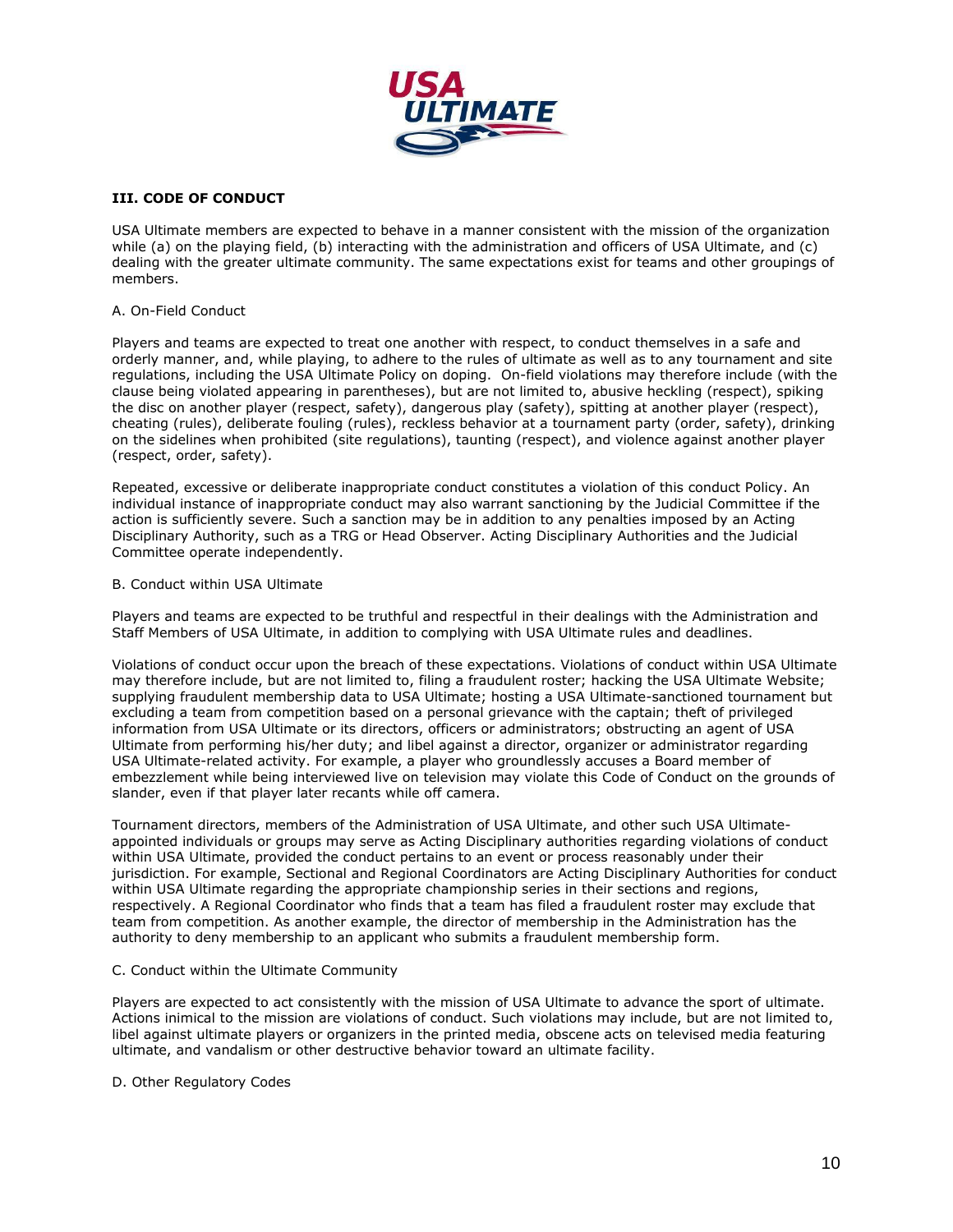

Note that an Acting Disciplinary Authority may adopt any number of approved regulatory schemata (such as the "Misconduct System" used by Observers) for administering penalties within the course of a tournament or other USA Ultimate event. Such regulatory guides must conform to this overarching Code of Conduct. Actions resulting in penalties administered through the application of such systems do not constitute conduct violations unless a complaint is filed by the Acting Disciplinary Authority or an eyewitness member and the Judicial Committee deems them to be violations. Likewise, actions that are not penalized under such systems may still be held violations of the Code of Conduct upon complaint and review, and thus are subject to sanctioning under this Policy.

The Code of Conduct described here applies to all USA Ultimate members in every disc-related activity, as well as to all dealings with the USA Ultimate Administration including but not limited to, USA Ultimate Staff Members and volunteers. The Head Observer is judging on-field behavior by the same standards as is the Tournament Rules Group ("TRG") or the Judicial Committee. Different authorities may have additional rules to enforce which are unrelated to the USA Ultimate Code of Conduct, however. For example, a team's showing up late for a game may merit a point penalty from a TRG or Head Observer while constituting no breach of the Code of Conduct. Note, too, that these several disciplinary bodies may impose different sanctions for the same conduct violation. For example, the "Misconduct System" that an Observer might employ delineates a strict set of penalties, whereas the Board or Judicial Committee is not so narrowly bound in its sanctions.

### **IV. ENFORCEMENT OF THE CONDUCT POLICY**

Alleged violations of Section III (Code of Conduct) set forth above shall be reviewed two ways. For conduct that occurs during USA Ultimate sponsored or sanctioned event or program in progress, expedited resolution may be required and, as a natural result, the review and appeal process is necessarily limited to real-time review. Alleged violations of this Policy that do not need to be resolved during a USA Ultimate sponsored or sanctioned event, may be reviewed through a formal complaint-defense-appeal-process.

A. Enforcement During a USA Ultimate Event or Program in Progress

An Acting Disciplinary Authority may, as necessary, impose sanctions or penalties for violations of this Policy to ensure expedient administration of its duty in anticipation of or during a USA Ultimate event. For example, a tournament director has the authority to eject a violent player from a tournament.

More than one Acting Disciplinary Authority may have jurisdiction over an event. In such case, communication and coordination between the multiple Acting Disciplinary Authorities with jurisdiction is encouraged to ensure that consistent results are achieved and the appropriate course of action is determined.

Notwithstanding the foregoing, in the event that disagreements between multiple Acting Disciplinary Authorities at a particular event arise, the highest level Acting Disciplinary Authority who is ascertainable and reachable during an event shall make the final decision. For example, during a national series event a decision by the National Director overrules a decision made by the Regional Coordinator or Regional Youth Director, a decision made by the Regional Coordinator or Regional Youth Directory overrules a decision by the Sectional Coordinator, State Youth Director, or tournament director in matters regarding discipline. A decision by the Sectional Coordinator or State Youth Coordinator or overrules a decision by the tournament director in matters regarding discipline. However, for USA Ultimate sanctioned events, the highest level Acting Disciplinary Authority may be the tournament director whose decision during an event may be final. For other events or programs in progress such as national team tryouts, USA Ultimate sanctioned events and tournaments and USA Ultimate sponsored events other hierarchies may exist and apply.

1. Initiating and Carrying Out the Enforcement Process

An Acting Disciplinary Authority may act on his or her own initiative to impose sanctions or penalties for violations of this Policy. In addition, an individual may allege a complaint against a player or team by directly contacting the appropriate Acting Disciplinary Authority, who may act upon the complaint as he or she sees fit. Due to the time sensitive nature of the situation, no written complaint is necessary.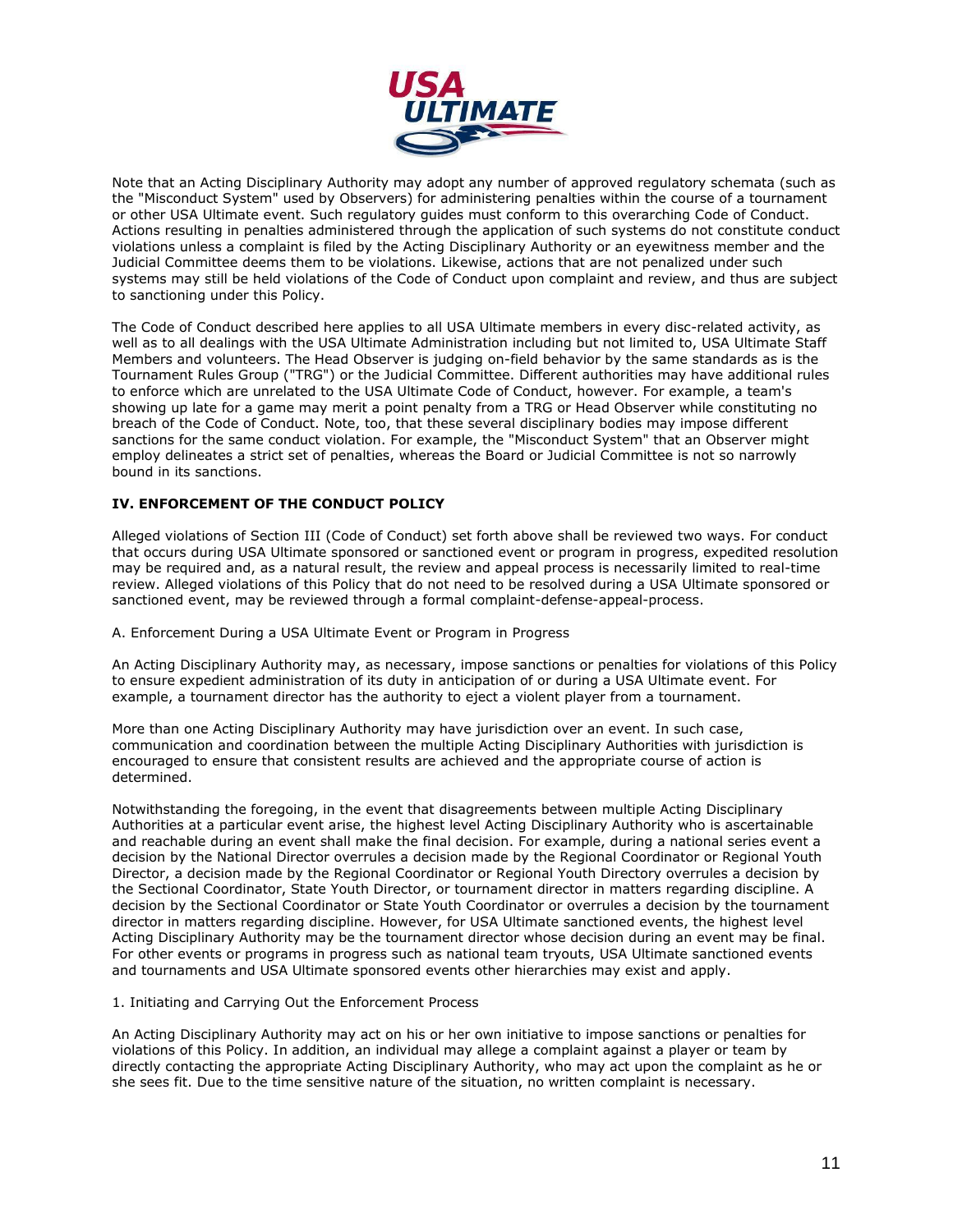

2. Immediate Appeal of an Acting Disciplinary Authority's Decision

Generally, if a higher level Acting Disciplinary Authority is ascertainable and reachable during the event, a USA Ultimate member may appeal the initial decision made by the lower level Acting Disciplinary Authority. For example, in a USA Ultimate national series event such as Sectionals or Regionals, an Acting Disciplinary Authority's decision may be immediately appealed to the National Director of the appropriate division, either in person or via telephone or email communication. If the National Director can be reached in time to make a meaningful decision on the matter, the National Director's decision is final with respect to how to proceed during an on-going event. If the National Director cannot be reached in time to make a decision on the matter, the original Acting Disciplinary Authority's decision stands during the on-going event.

However, in situations where there may be no clear higher level Acting Disciplinary Authority, such as a USA Ultimate sanctioned event, the Acting Disciplinary Authority decision may not be appealed. This Policy encourages USA Ultimate members to conduct themselves in a manner that is in conformance with the requirements of this Policy and to ensure quick decision-making and finality during ongoing events.

3. Appeal of the Acting Disciplinary Authority Decision

If the sanctions imposed by Acting Disciplinary Authority continue beyond the tournament or event where the conduct violation took place, the sanctions may be appealed by following the procedures set forth in Section B below. USA Ultimate Members may also appeal a decision which they believe was made by an Acting Disciplinary Authority unfairly or in error pursuant to the USA Ultimate Administrative Grievance Policy.

B. Enforcement Through a Formal Complaint

The second method by which alleged violations of this Policy are reviewed is through a more formal complaint process. While this process is more formal, it is understood that a particular situation may have a time-sensitive nature, and as such the timeframes set forth below may be accelerated at the discretion of the Judicial Committee to ensure that time-sensitive complaints are reviewed quickly while still being afforded the full process outline below.

1. Initiating the Enforcement Process

Any USA Ultimate member or group may file a complaint against any other member, group of player, team or a decision made by a Acting Disciplinary Authority if the sanctions imposed continue beyond the tournament or event where the conduct occurred. In the case of a complaint relating to on-field conduct, the complainant must be a witness to the conduct in question. An individual who hears of but does not witness offensive conduct may request an investigation by the Judicial Committee, who may act on such requests at their discretion.

Additionally, any individual who has been suspended for longer than (1) year shall have the right to have their suspension reviewed annually by submitting a request for review to the Judicial Committee. Review of suspensions shall be heard by the Judicial Committee,

The complainant must complete a Complaint Form (attached hereto as  $\frac{\text{Exhibit A}}{\text{A}}$ ) and submit the form to the Chair of the Judicial Committee within thirty (30) days of the conduct in question. The Judicial Committee shall have the discretion to grant complainants extensions of this deadline prospectively or retroactively. Multiple complaints by different parties regarding a single incident may be consolidated and treated as a single complaint.

The Judicial Committee will determine whether a complaint is sufficiently credible to warrant a hearing. In making this determination the Judicial Committee may consult with appropriate Staff Members. In the event that the Judicial Committee determines that a complaint is insufficient to warrant a hearing, it shall notify the complainant in writing of its determination. In the event the complaint is deemed credible, the Judicial Committee will inform the complainant and will also inform the respondent of the complaint, making known to him or her the allegations being charged. The respondent will have thirty (30) days, or such shorter or longer period as the Judicial Committee determines, in its sole discretion, to submit a written response to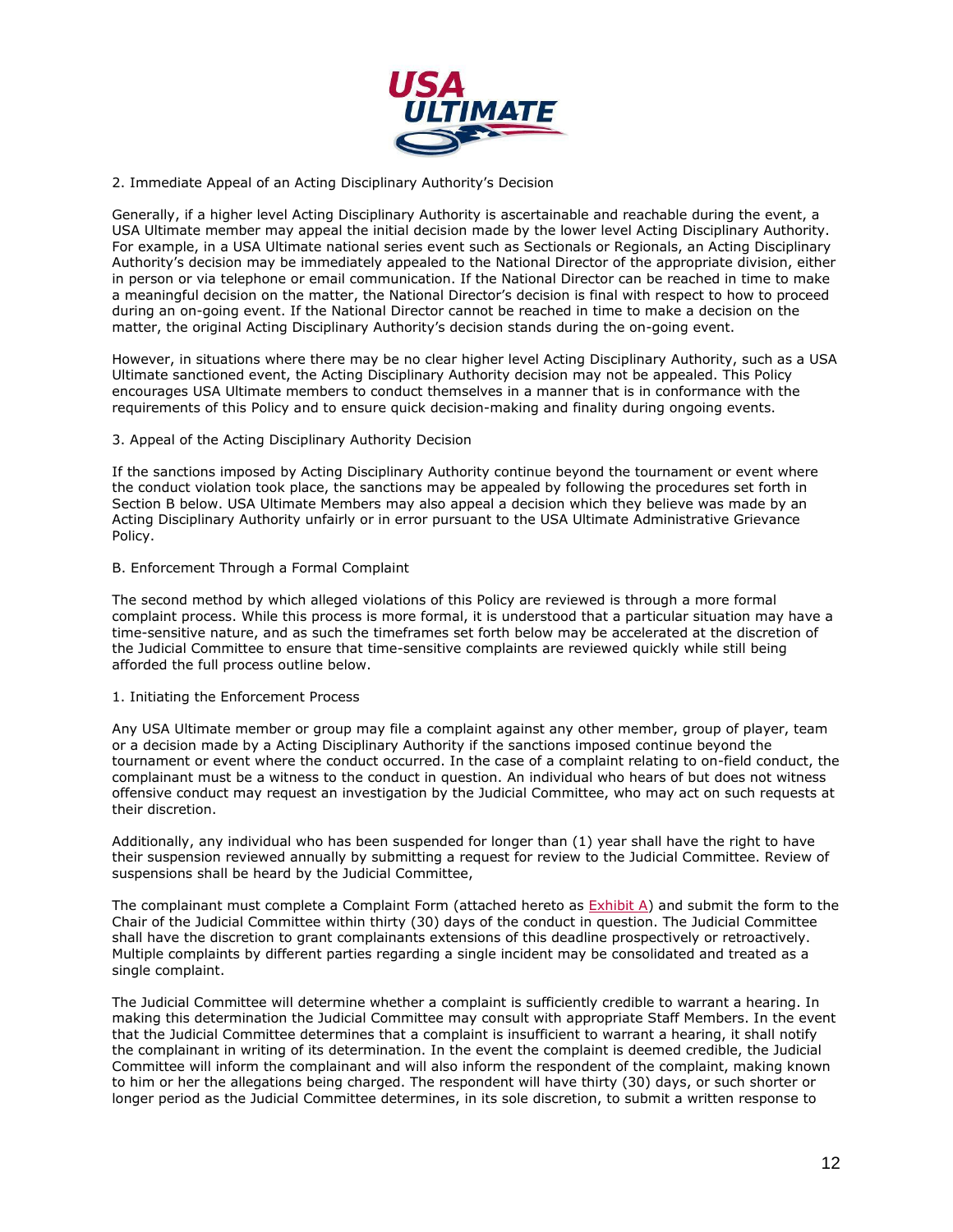

the Judicial Committee.

2. Permissible Involvement of USA Ultimate Staff

In its sole discretion, the Judicial Committee may ask one or more Staff Members to review the complaint, response and submitted evidence and provide input, including a recommended course of action. The Judicial Committee may forward copies of information it has obtained on a particular matter to the appropriate Staff Members. The Judicial Committee may request that the Staff Members obtain further information.

During the review process the Judicial Committee may temporarily impose or suspend imposed penalties on affected parties until the matter is fully resolved. For example, this may mean that a USA Ultimate member may or may not be allowed to compete in USA Ultimate sponsored events until the final resolution of an appeal.

Judicial Committee decisions are based on majority vote when no consensus can be reached. In the event of a tie, the Chair of the Judicial Committee casts the deciding vote.

#### 4. Appeals

According to Article X of the current USA Ultimate Bylaws (Grievances and Appeals), a decision of the Judicial Committee may only be appealed through AAA arbitration (Section 10.12).

### **V. SANCTIONS**

A. Sanctions by an Acting Disciplinary Authority

An Acting Disciplinary Authority may impose sanctions necessary for the administration of its duties. Such sanctions may include, but are not limited to, ejection of a team or player from a game, tournament, or tournament series; assessment of points against a team; denial of a membership application; and denial of participation in a league or clinic.

No Acting Disciplinary Authority may suspend any player or team from participation in any event other than the immediate event, program or process being administered by that authority. The same restriction applies to probation.

B. Sanctions by the Judicial Committee

The Judicial Committee is not limited in its range of sanctions, except by the requirement that the penalty be proportionate to the severity of the action or its consequences. Such sanctions may include, but are not limited to, any sanctions that an Acting Disciplinary Authority may impose, public or private censure, demand of public or private apology, demand of completion of service to the ultimate community, probation, and suspension from participation in USA Ultimate events. Suspensions or penalties occurring for a period of time longer than one (1) year may be reviewed annually by the Judicial Committee upon request.

#### C. Publication of Decisions

The Judicial Committee may, in their sole discretion, publish specific or general summaries of decisions made and sanctions imposed in connection with the enforcement of this Policy for the purpose of providing guidance ("Published Guidance"). Published Guidance shall not refer specifically to the parties involved and shall be redacted to the extent practicable. Published Guidance shall be made available to the public on the USA Ultimate website.

#### **VI. SUMMARY**

The USA Ultimate expects all players to treat one another with respect, and to be truthful and considerate in their dealings within the organization and the greater ultimate community. These standards of conduct are maintained by the strong tradition of etiquette and sportsmanship within the ultimate community, and by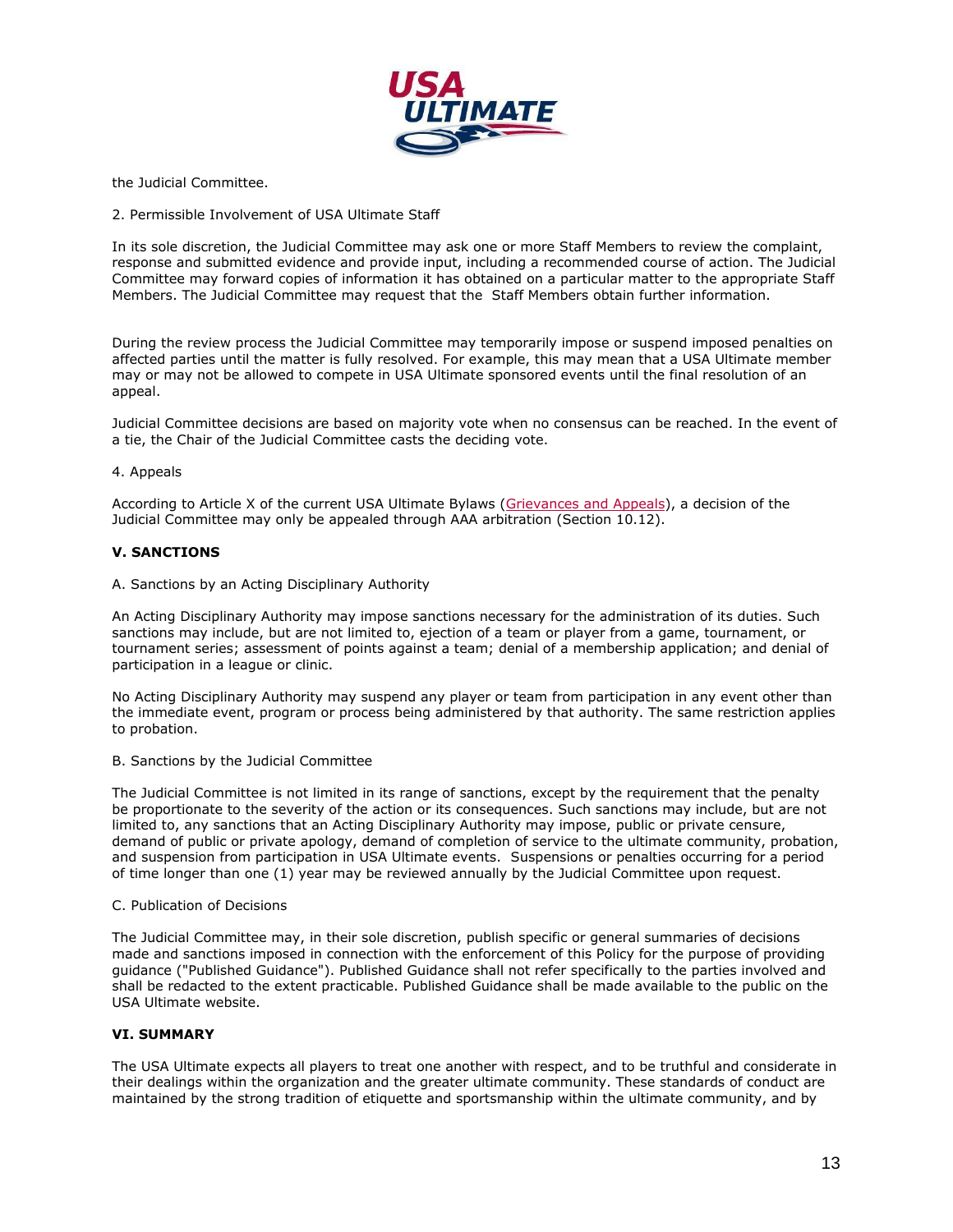

good-faith resolutions of disputes among the parties involved.

### **USA ULTIMATE ADMINISTRATIVE GRIEVANCE POLICY**

#### **I. INTRODUCTION**

The USA Ultimate Administrative Appeal Policy (this "Policy") has been developed to provide an opportunity for a member, team, or group of members of USA Ultimate (the "USA Ultimate") to appeal a decision made by a member of the USA Ultimate Administration. This Policy differs from the USA Ultimate Conduct Policy in that it not limited to the review of the conduct or decisions related to conduct. Instead, this appeal process provides a formalized and meaningful opportunity for USA Ultimate members who feel aggrieved by an administrative decision to have that decision reviewed.

#### **II. APPEAL PROCESS**

The process and standards set forth in this Policy are similar in form and substance to the formalized complaint process set forth in the USA Ultimate Conduct Policy. Appeals are heard by the Judicial Committee who is familiar with the similar process, timing and deadlines set forth in the USA Ultimate Conduct Policy. This provides familiarity and ease of use for USA Ultimate members while at the same time promotes consistency and efficiency in decision-making.

#### A. Initiating the Appeal Process

Any USA Ultimate member, team, individual or group who has been actually aggrieved by an Administrative Decision (defined below) made by a USA Ultimate staff member, or their agents including, but not limited to, USA Ultimate committees and volunteers, may file a formal appeal against a decision with the USA Ultimate Secretary. No appeals may be made on behalf of another person or individual.

For the purposes of this Policy, an "Administrative Decision" is any decision made by a USA Ultimate staff member, committee, or volunteer, or its designee (referred to as the "Administrative Decision Maker") which is an application of existing USA Ultimate Policy and directly affects a USA Ultimate member, team, or group of members, such as decisions involving rosters, eligibility and sanctioning of USA Ultimate events. This is to be distinguished from broader policy or strategy decisions made by the USA Ultimate administration and USA Ultimate Board of Directors such as changes to the structure of the national college or club series, the roles and responsibilities of observers, or budgetary decisions that have only indirect impacts on a specific USA Ultimate member, team or group of members. Appeals made under this Policy are concerned with administrative decisions with a specific, direct and immediate impact on an aggrieved party.

The appellant must complete an Appeal Form (attached hereto as Exhibit B) and submit the form to the Chair of the Judicial Committee within thirty (30) days of the conduct in question. The Judicial Committee shall have the discretion to grant complainants extensions of this deadline. Multiple appeals by different parties regarding a single decision may be consolidated and treated as a single appeal.

The Judicial Committee will determine whether an appeal is sufficiently credible to warrant a hearing. In making this determination the Judicial Committee may consult with appropriate USA Ultimate staff members. In the event that the Judicial Committee determines that an appeal is not sufficient to warrant a hearing, it shall notify the appellant in writing of its determination. In the event the appeal is deemed credible, the Judicial Committee will inform the Administrative Decision Maker and any other involved USA Ultimate staff members of the appeal. The Administrative Decision Maker will have thirty (30) days, or such shorter or longer period as the Judicial Committee determines, to submit a written explanation of the rationale behind the decision to the Judicial Committee.

- B. Review of the Administrative Decision
- 1. Review of the Administrative Decision by the Judicial Committee